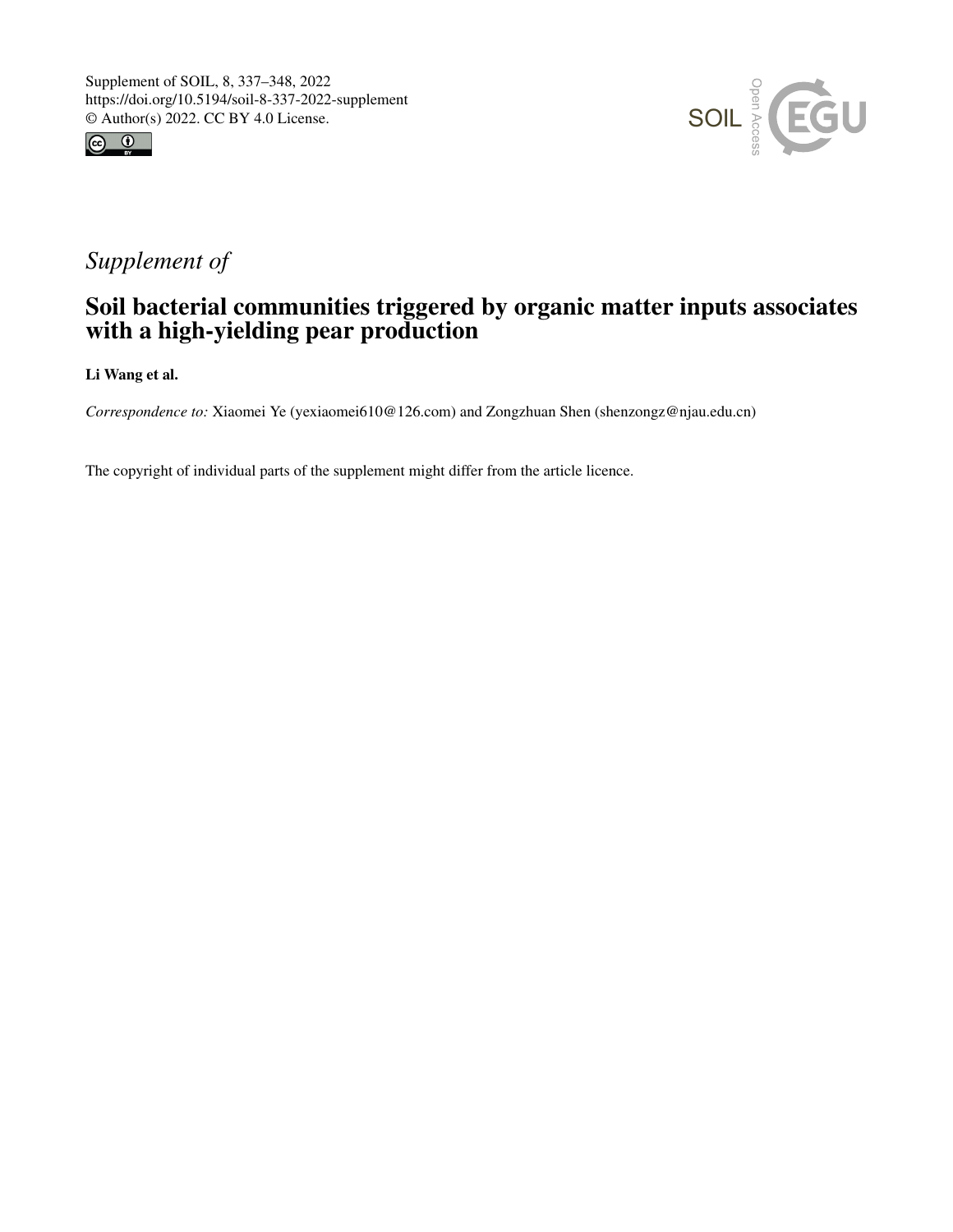**Supplemental figures**

**Fig. S1** Pie chart displaying the average composition of bacterial communities at the phylum level for

- all soil samples. Numbers in the pie chart represent the proportion of sequences affiliated to this
- phylum to all bacterial sequences.



 

**Fig. S2** Boxplot showing the alpha diversity indices (Chao and Shannon) in yield-invigorating (YI) and



yield-debilitating (YD) orchards of six pair-located orchards.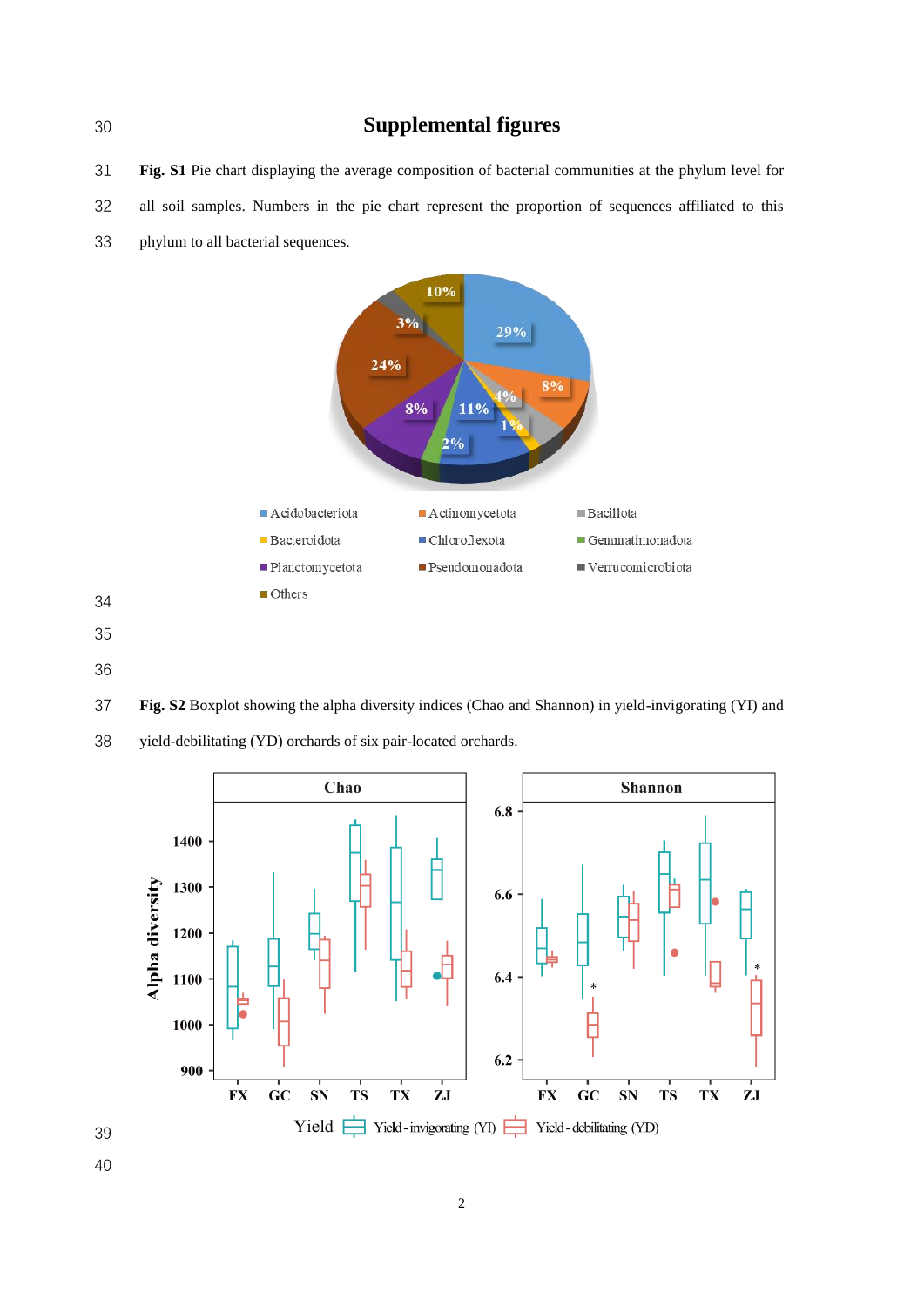**Fig. S3** Venn plot showing the unique and shared bacterial ASVs between yield-invigorating (YI) and yield-debilitating (YD) orchards for all six sites. Left panel is displaying the "responders", which the fold changes (log2 transformed) of ASVs was larger than 2 in each site in YI soils compared to those in YD soils. Whereas, the right panel is displaying the "responders", which the ASVs were unique in YI soils for each site.



- 
- 

 **Fig. S4** Violin plot showing the relative abundance of Bacteroidota, Chloroflexota and Planctomycetota 50 in yield-invigorating (YI) and yield-debilitating (YD) orchards. \* indicates a significant difference 51 between YI and YD soils based on Wilcoxon tests  $(p < 0.05)$ .

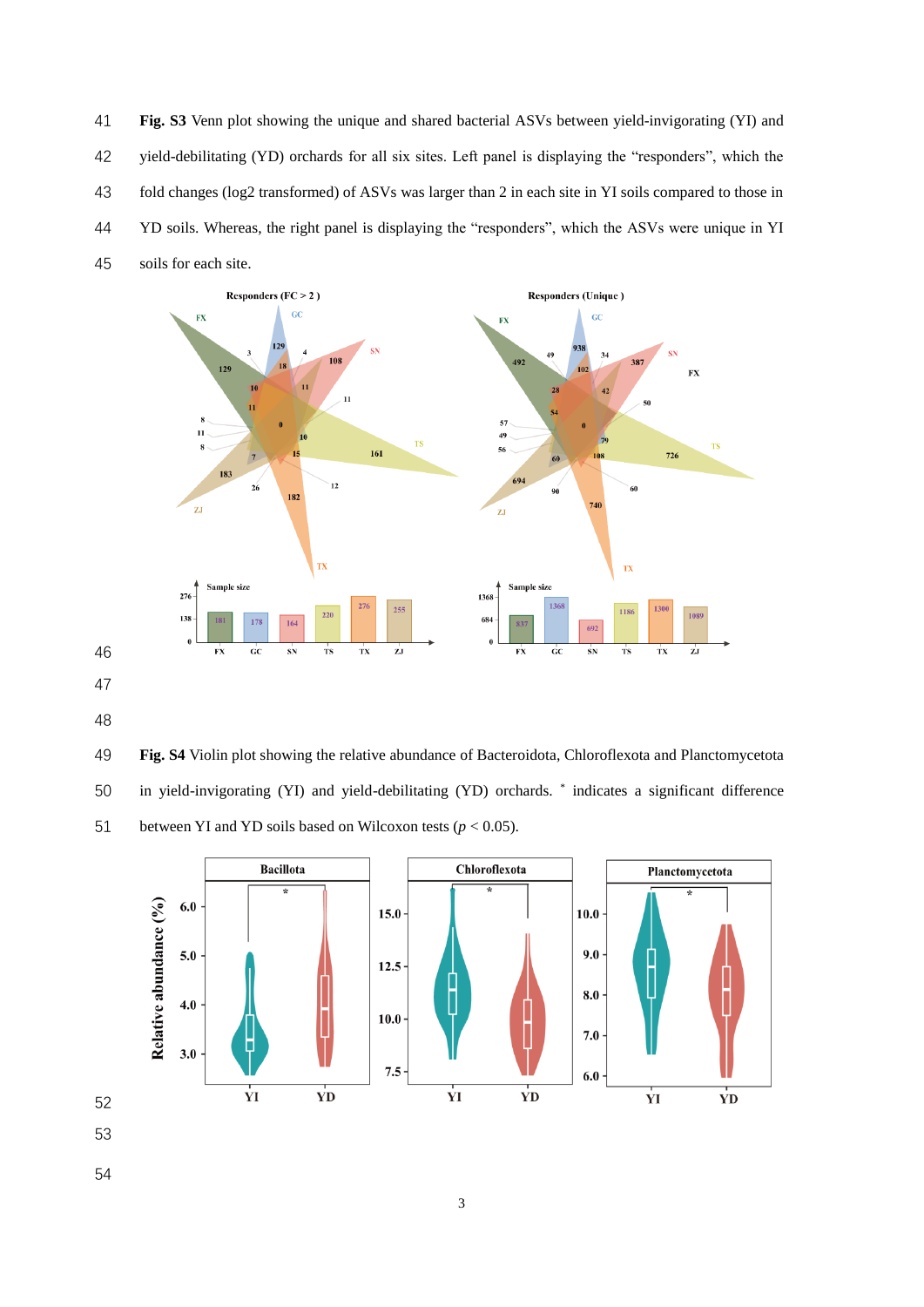**Fig. S5** Genus-level taxonomic analysis of bacterial sequences obtained from yield-invigorating (YI) and yield-debilitating (YD) orchards using the STAMP software. Cyan bars represent the YI soils and pink bars represent the YD soils.

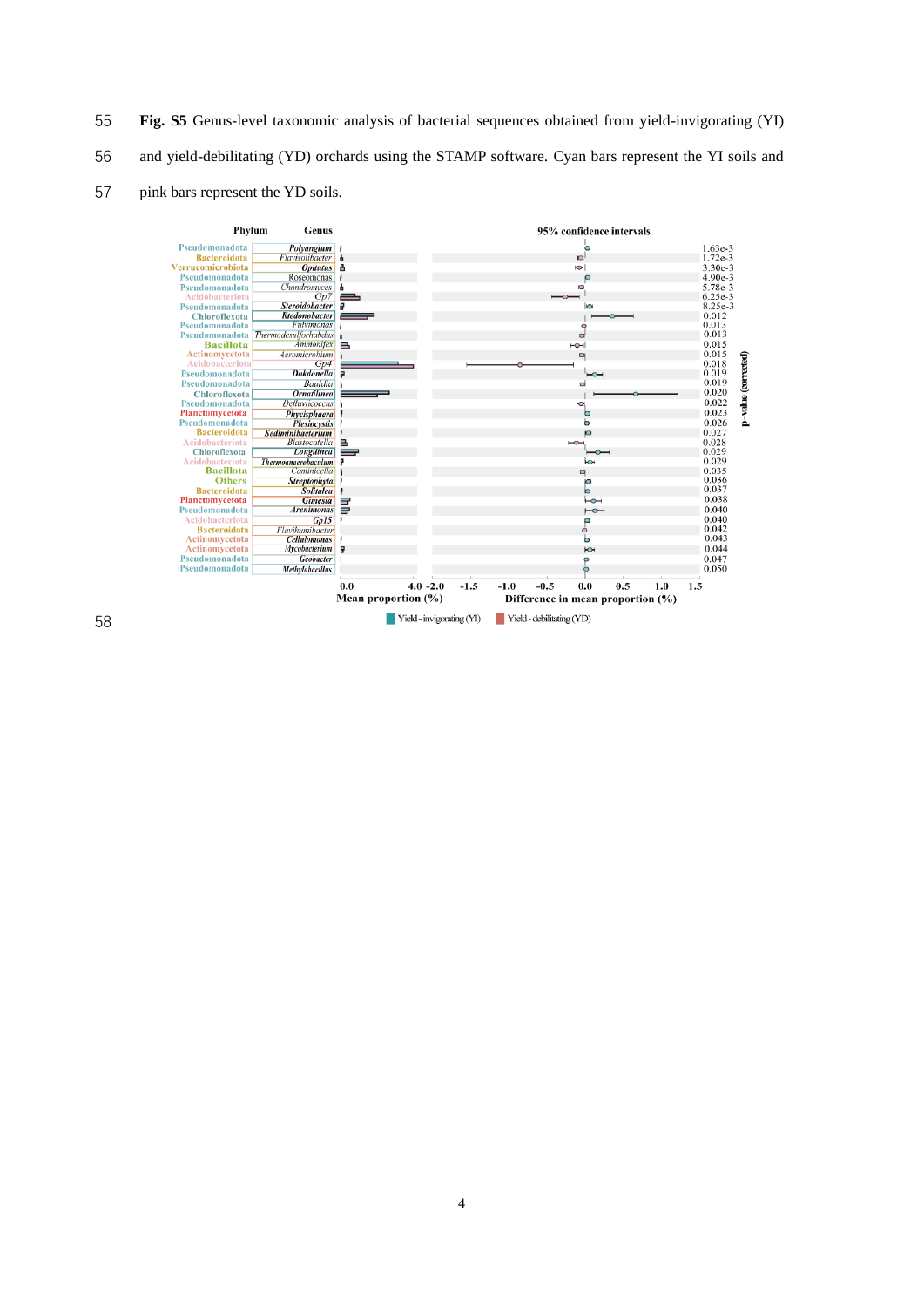61 **Supplemental tables**

62 **Table S1** Field site information of six pair-located orchards. YI and YD represent the orchards were yield-invigorating and yield-debilitating orchards, respectively. The

63 relative increase of yield was calculated by as the following equation:  $(YI - YD) / YD \times 100\%$ .

| Sample ID | Locations | <b>Administrative division</b>   | Soil type        | <b>Planting density</b>          | Cropping years | <b>Orchard type</b> | Yield (kg/tree) | Relative increase of yield $(\% )$ |
|-----------|-----------|----------------------------------|------------------|----------------------------------|----------------|---------------------|-----------------|------------------------------------|
| FX. YI    | <b>FX</b> |                                  |                  | $3 \text{ m} \times 5 \text{ m}$ | 3              | YI                  | $10 \pm 1.46$   | $49.2 \pm 3.28$                    |
| FX. YD    |           | Fengxian county, Xuzhou city     | Sandy soil       |                                  | 3              | <b>YD</b>           | $6.7 \pm 0.68$  |                                    |
| GC. YI    |           |                                  |                  |                                  | 20             | YI                  | $37.5 \pm 2.94$ | $25 \pm 1.98$                      |
| GC. YD    | GC        | Gaochun county, Nanjing city     | Sandy loam       | $3 m \times 5 m$                 | 20             | YD.                 | $30 \pm 2.36$   |                                    |
| SN. YI    |           |                                  |                  |                                  | $\overline{4}$ | YI                  | $12.5 \pm 1.62$ | $25 \pm 2.06$                      |
| SN. YD    | <b>SN</b> | Suining county, Xuzhou city      | Sandy soil       | $1 \text{ m} \times 3 \text{ m}$ | 4              | <b>YD</b>           | $10 \pm 0.88$   |                                    |
| TS. YI    | <b>TS</b> |                                  |                  |                                  | $\overline{4}$ | YI                  | $12.5 \pm 1.72$ | $25 \pm 2.56$                      |
| TS. YD    |           | Tongshan county, Xuzhou city     | Sandy soil       | $3 m \times 5 m$                 | 4              | <b>YD</b>           | $10 \pm 0.46$   |                                    |
| TX. YI    | <b>TX</b> |                                  |                  |                                  | 6              | YI                  | $36 \pm 3.12$   | $28.6 \pm 3.21$                    |
| TX. YD    |           | Taixing county, Taizhou city     | Fluvo-aquic soil | $3 \text{ m} \times 5 \text{ m}$ | 6              | <b>YD</b>           | $28 \pm 1.64$   |                                    |
| ZJ. YI    |           |                                  |                  |                                  | 15             | YI                  | $27.5 \pm 2.42$ | $10 \pm 1.56$                      |
| ZJ. YD    | ZJ        | Zhangjiagang county, Suzhou city | Loam soil        | $3 m \times 5 m$                 | 9              | <b>YD</b>           | $25 \pm 2.18$   |                                    |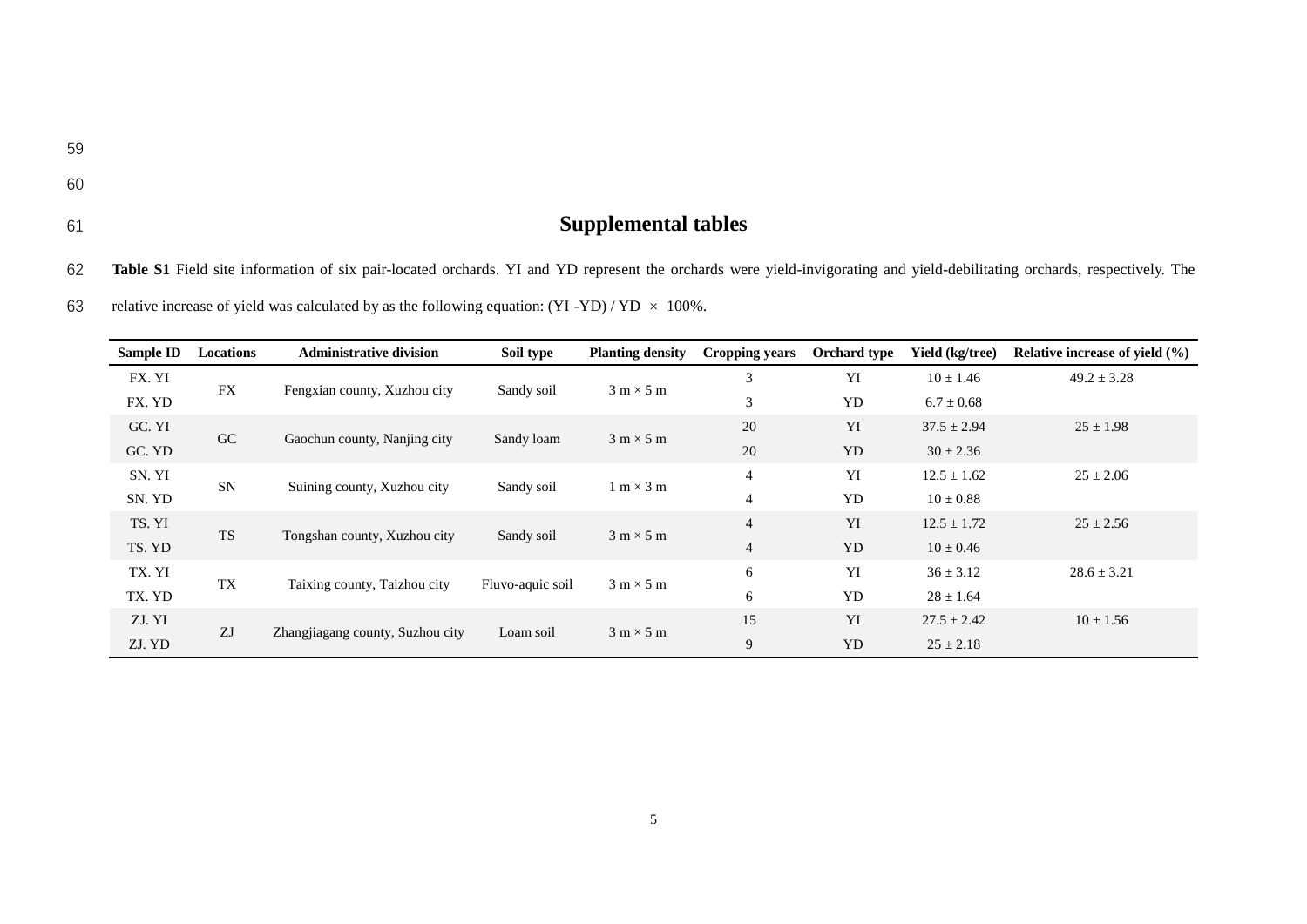- 64
- 65 **Table S2** Fertilization information for each orchard sampled in this study. YI and YD represent the orchards were yield-invigorating and yield-debilitating orchards,
- 66 respectively.

| Sample ID |           | <b>Total nutrients</b> |                    |                 | Organic fertilizer | <b>Chemical fertilizer</b> |                    |                 |  |
|-----------|-----------|------------------------|--------------------|-----------------|--------------------|----------------------------|--------------------|-----------------|--|
|           | Location  | $N$ (kg/tree)          | $P_2O_5$ (kg/tree) | $K2O$ (kg/tree) | (kg/tree)          | $N$ (kg/tree)              | $P_2O_5$ (kg/tree) | $K2O$ (kg/tree) |  |
| FX. YI    |           | 1.50                   | 1.80               | 1.75            | 50.00              | 0.80                       | 0.80               | 1.00            |  |
| FX. YD    | FX        | 1.50                   | 1.80               | 1.75            | 25.00              | 1.10                       | 1.30               | 1.40            |  |
| GC. YI    | <b>GC</b> | 0.80                   | 1.00               | 1.20            | 27.50              | 0.40                       | 0.40               | 0.80            |  |
| GC. YD    |           | 0.80                   | 1.00               | 1.20            | 15.00              | 0.60                       | 0.70               | 1.00            |  |
| SN. YI    |           | 1.00                   | 1.15               | 1.00            | 35.00              | 0.45                       | 0.45               | 0.45            |  |
| SN. YD    | <b>SN</b> | 1.00                   | 1.15               | 1.00            | 20.00              | 0.70                       | 0.75               | 0.70            |  |
| TS. YI    |           | 1.30                   | 1.50               | 1.30            | 35.00              | 0.75                       | 0.75               | 0.75            |  |
| TS. YD    | <b>TS</b> | 1.30                   | 1.50               | 1.30            | 15.00              | 1.08                       | 1.20               | 1.08            |  |
| TX. YI    |           | 1.20                   | 1.60               | 1.20            | 50.00              | 0.45                       | 0.60               | 0.45            |  |
| TX. YD    | TX        | 1.20                   | 1.60               | 1.20            | 25.00              | 0.83                       | 1.10               | 0.83            |  |
| ZJ. YI    |           | 1.00                   | 1.15               | 1.00            | 30.00              | 0.55                       | 0.55               | 0.55            |  |
| ZJ. YD    | ZJG       | 1.00                   | 1.15               | 1.00            | 15.00              | 0.78                       | 0.85               | 0.78            |  |

67 Notes: The nutrients of N, P<sub>2</sub>O<sub>5</sub>, K<sub>2</sub>O displaying here are the total nutrients of organic and chemical fertilizers applied into each orchard per season. The chemical fertilizers 68 applied in each orchard are urea, superphosphate, potassium chloride, and compound fertilizer based on the farmer option. For yield-invigorating and yield-debilitating 69 orchards in FX, SN, TS, TX, and ZJ, organic fertilizer was pig manure bought from local organic fertilizer companies. Meanwhile, for yield-invigorating and 70 yield-debilitating orchards in GC, organic fertilizer was the mixture of chicken manure and rape seed cake.

71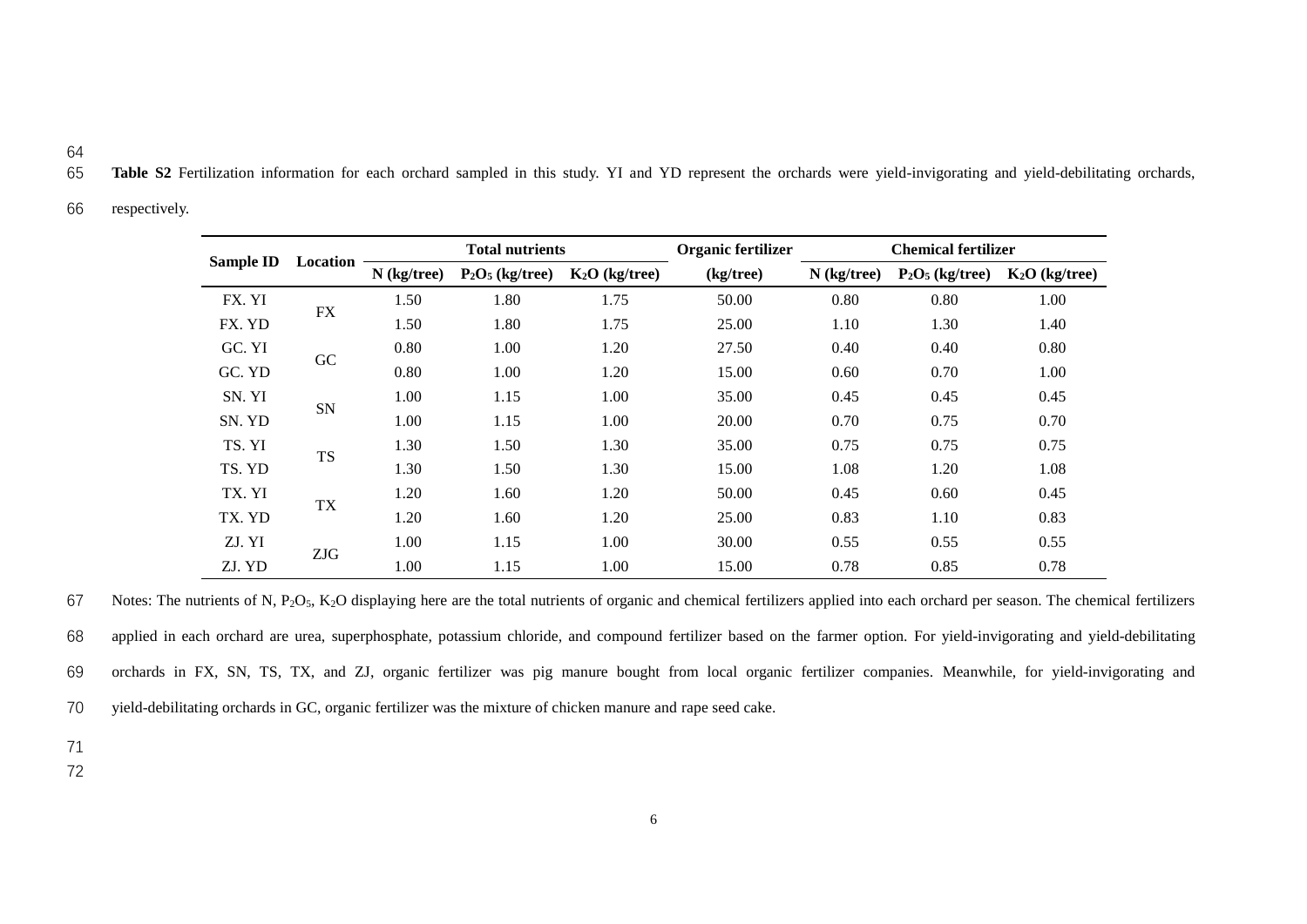|               |                 | $OM^*$          | N               | AP         | $\mathbf{A}\mathbf{K}$ | <b>TN</b>        | Ca             | Mg           | Fe              | Mn              | Cu              | Zn            |
|---------------|-----------------|-----------------|-----------------|------------|------------------------|------------------|----------------|--------------|-----------------|-----------------|-----------------|---------------|
| $\mathbf{ID}$ | pH              | (g/kg)          | (mg/Kg)         | (mg/Kg)    | (mg/Kg)                | (%)              | (g/Kg)         | (mg/Kg)      | (mg/Kg)         | (mg/Kg)         | (mg/Kg)         | (mg/Kg)       |
| FX. YI        | $6.98 + 0.02$   | $16.8 \pm 2.5$  | $36.8 + 5.1$    | $16 + 2$   | $47 + 4$               | $0.08 \pm 0.01$  | $7.5 \pm 0.3$  | $194 + 2$    | $14.4 \pm 1.1$  | $3.8 \pm 0.6$   | $0.2 \pm 0.02$  | $2.5 \pm 0.6$ |
| FX. YD        | $6.96 \pm 0.05$ | $12.5 \pm 1.0$  | $24.4 \pm 2.7$  | $19\pm2$   | $47 + 3$               | $0.06 \pm 0.01$  | $8.6 + 0.2$    | $196 \pm 16$ | $2.1 \pm 0.3$   | $3.2 \pm 0.3$   | $0.1 \pm 0.01$  | $2.1 \pm 0.3$ |
| GC. YI        | $5.21 \pm 0.11$ | $39.8 \pm 7.5$  | $65.1 \pm 2.3$  | $188 + 9$  | $177 + 21$             | $0.46 + 0.06$    | $3.7 \pm 0.6$  | $628 + 33$   | $39.6 \pm 2.6$  | $36.8 \pm 5.0$  | $2.3 \pm 0.3$   | $4.9 \pm 0.9$ |
| GC. YD        | $5.24 \pm 0.09$ | $28.4 \pm 1.7$  | $76.6 \pm 3.8$  | $96 + 3$   | $134 + 20$             | $0.31 + 0.07$    | $3.2 + 0.7$    | $265 + 21$   | $49.2 + 6.4$    | $49.4 \pm 4.3$  | $2.4 \pm 0.4$   | $6.1 \pm 0.5$ |
| SN. YI        | $6.74 \pm 0.05$ | $23.8 + 3.3$    | $68.4 \pm 11.3$ | $126 + 23$ | $105 + 13$             | $0.14 \pm 0.01$  | $9.4 \pm 1.4$  | $493 + 91$   | $17.2 \pm 1.8$  | $4.1 \pm 0.2$   | $1.3 \pm 0.2$   | $3.5 + 0.4$   |
| SN. YD        | $6.78 \pm 0.05$ | $20.7 \pm 3.6$  | $66.5 \pm 6.5$  | $167 + 15$ | $119 \pm 17$           | $0.13 \pm 0.02$  | $8.5 \pm 0.7$  | $454 + 66$   | $16.7 \pm 2.4$  | $4.5 \pm 0.5$   | $1.6 + 0.3$     | $4.0 + 0.6$   |
| TS. YI        | $6.79 \pm 0.01$ | $10.7 \pm 0.6$  | $47.1 \pm 2.4$  | $84 + 22$  | $83 + 15$              | $0.09 \pm 0.01$  | $12.3 \pm 0.4$ | $286 \pm 20$ | $12.5 \pm 2.7$  | $5.3 + 0.5$     | $1.3 \pm 0.1$   | $2.7 \pm 0.9$ |
| TS. YD        | $7.18 \pm 0.32$ | $9.0 \pm 1.5$   | $35.5 \pm 7.3$  | $12 + 3$   | $27 + 4$               | $0.07 \pm 0.01$  | $12.8 \pm 0.3$ | 386±39       | $9.9 \pm 1.8$   | $3.6 + 0.2$     | $1.6 + 0.4$     | $2.2 \pm 0.6$ |
| TX. YI        | $6.75 \pm 0.07$ | $13.2 \pm 1.5$  | $52.0 \pm 10.7$ | $210 + 14$ | $114 \pm 33$           | $0.07 + 0.01$    | $6.4 + 0.5$    | $474 + 54$   | $17.9 \pm 7.6$  | $4.0 + 0.9$     | $1.2 \pm 0.3$   | $5.0 \pm 1.0$ |
| TX. YD        | $6.98 + 0.21$   | $11.8 + 0.6$    | $44.4 \pm 2.9$  | $82 + 12$  | $176 + 19$             | $0.09 \pm 0.002$ | $3.9 + 0.3$    | 399±26       | $17.8 \pm 2.6$  | $2.7 + 0.7$     | $0.75 \pm 0.12$ | $2.8 + 0.1$   |
| ZJ. YI        | $7.49 \pm 0.18$ | $20.7 \pm 2.6$  | $49.6 \pm 2.2$  | $50 + 12$  | $36 \pm 6$             | $0.11 \pm 0.01$  | $6.1 \pm 0.1$  | $349 + 15$   | $16.8 \pm 1.2$  | $8.6 \pm 0.2$   | $2.8 \pm 0.07$  | $1.7 + 0.2$   |
| ZJ. YD        | $6.92 \pm 0.06$ | $17.9 \pm 1.8$  | $71.6 + 8.0$    | $130 + 22$ | $65 \pm 13$            | $0.28 \pm 0.03$  | $5.2 + 0.5$    | $513 \pm 46$ | $16.3 \pm 0.9$  | $10.1 \pm 0.8$  | $2.55 \pm 0.21$ | $2.5 \pm 0.7$ |
| YI (Mean)     | $6.66 \pm 0.72$ | $20.8 \pm 10.3$ | $53.2 \pm 12.5$ | $112 + 73$ | $94 + 50$              | $0.16 \pm 0.14$  | $7.6 \pm 2.8$  | $404 + 152$  | $19.7 + 9.8$    | $10.4 \pm 12.3$ | $1.5 \pm 0.9$   | $3.4 \pm 1.4$ |
| YD (Mean)     | $6.68 - 0.68$   | $16.7 + 6.9$    | $53.1 \pm 20.5$ | $84 + 58$  | $95 + 55$              | $0.16 \pm 0.11$  | $7.0 + 3.4$    | $369 + 115$  | $18.7 \pm 15.2$ | $12.3 \pm 17.3$ | $1.5 \pm 0.9$   | $3.3 \pm 1.5$ |

**Table S3** Measured edaphic properties of sampled soils. \* indicates a significant difference between all YI and YD soils based on Wilcoxon tests ( $p < 0.05$ ).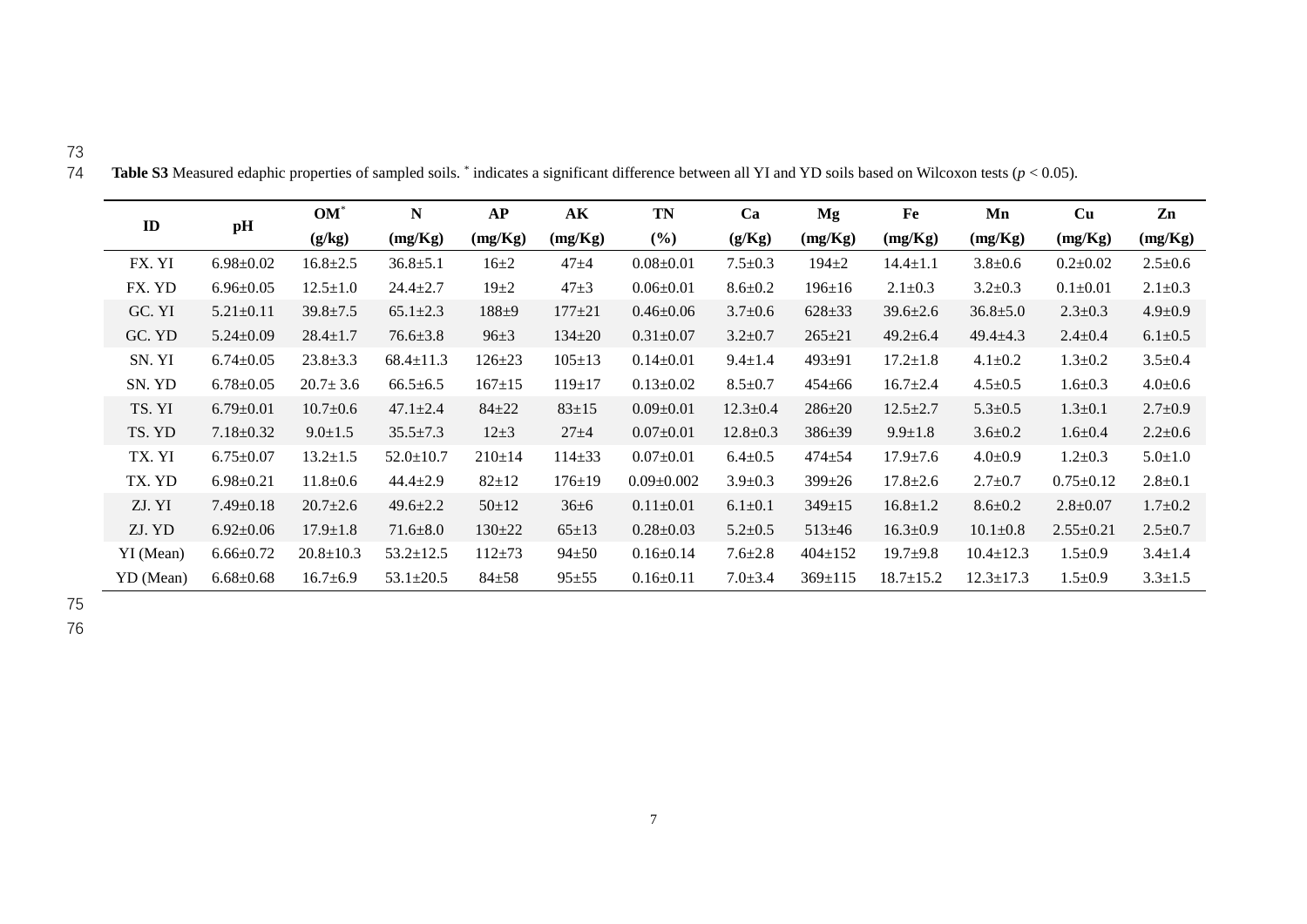78 **Table S4** Major topological properties of phylogenetic molecular ecological networks of soil bacterial

| Network Indexes                                             | YI    | YD    |
|-------------------------------------------------------------|-------|-------|
| Network size                                                | 302   | 235   |
| Total links                                                 | 448   | 334   |
| No. of negative interactions                                | 160   | 105   |
| No. of positive interactions                                | 288   | 229   |
| Ratio of negative interactions to positive interactions (%) | 55.6  | 45.9  |
| R square of power-law                                       | 0.915 | 0.871 |
| Harmonic geodesic distance (HD)                             | 4.6   | 4.985 |
| Centralization of betweenness (CB)                          | 0.106 | 0.154 |
| No. of modules $($ > 5 nodes)                               | 11    | 9     |
| Average clustering coefficient (avgCC)                      | 0.152 | 0.131 |
| Average path distance (GD)                                  | 5.494 | 6.232 |
| Average degree (avgK)                                       | 2.967 | 2.843 |

79 communities for yield-invigorating and yield-debilitating orchards.

80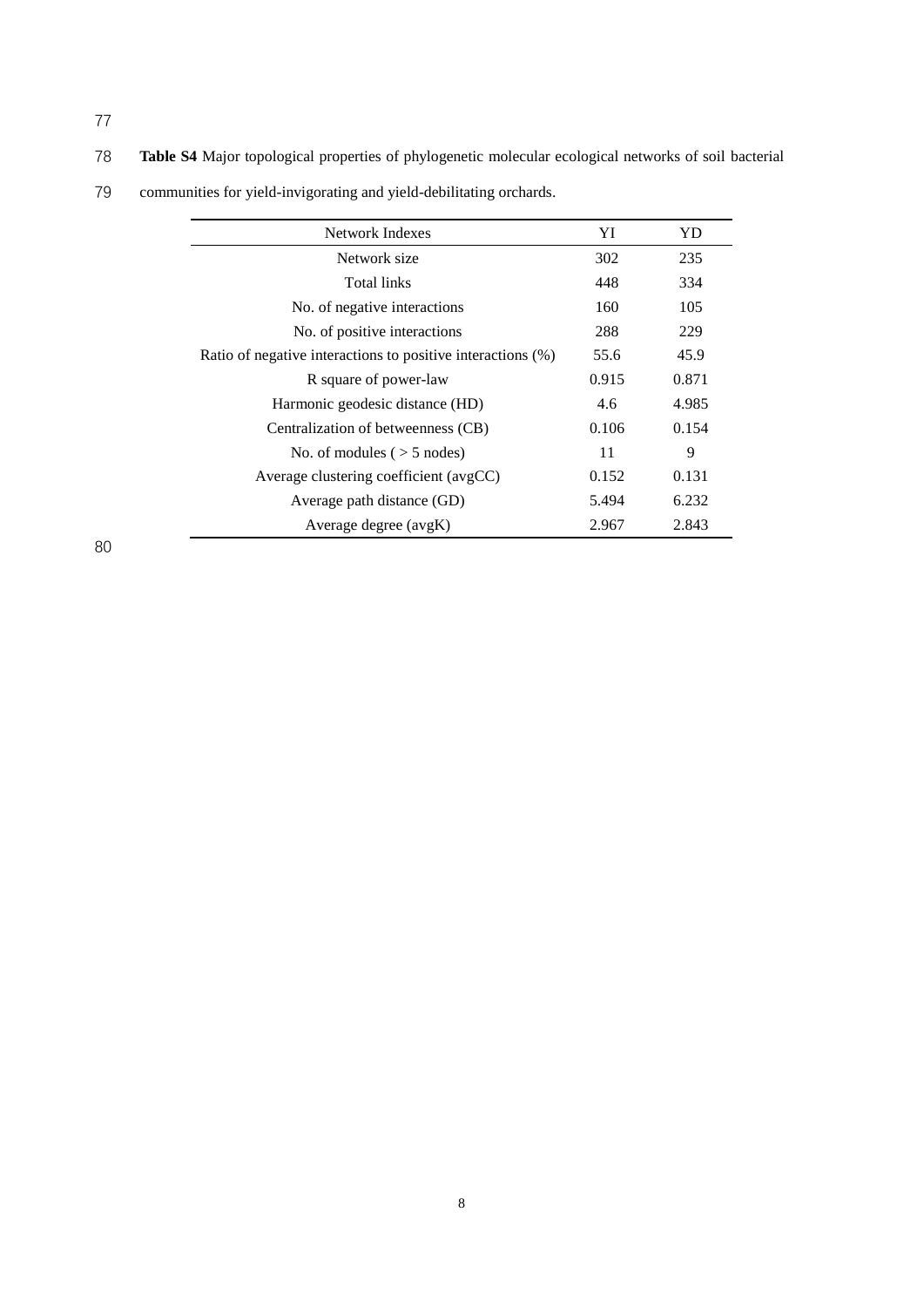| Node ID           | Network | Phylum                          | Genus                       | Function group |
|-------------------|---------|---------------------------------|-----------------------------|----------------|
| ASV26             | YI      | Acidobacteriota                 | Gp6                         |                |
| <b>ASV296</b>     | YI      | Acidobacteriota                 | Gp6                         |                |
| ASV316            | YI      | Acidobacteriota                 | Gaiella                     |                |
| ASV <sub>6</sub>  | YD      | Acidobacteriota                 | Gp6                         |                |
| ASV <sub>23</sub> | YD      | Acidobacteriota                 | Gp6                         | Module hubs    |
| ASV <sub>64</sub> | YD      | Acidobacteriota                 | Gp17                        |                |
| ASV <sub>66</sub> | YD      | Acidobacteriota                 | Acanthopleuribacter         |                |
| ASV76             | YD      | Acidobacteriota                 | Gp4                         |                |
| ASV <sub>36</sub> | YD      | Actinomycetota                  | Arthrobacter                |                |
| <b>ASV126</b>     | YD      | Pseudomonadota                  | Povalibacter                |                |
| ASV256            | YI      | Actinomycetota<br>Chloroflexota | Phycicoccus                 |                |
| <b>ASV357</b>     | YI      |                                 | Longilinea                  |                |
|                   |         |                                 |                             | Connectors     |
| <b>ASV115</b>     | YI      | Others                          | WPS-1_genera_incertae_sedis |                |
| ASV425            | YI      | Pseudomonadota                  | Anderseniella               |                |
| ASV155            | YD      | Acidobacteriota                 | Gp6                         |                |

82 Table S5 The affiliations of keystone nodes identified in the networks constructed by yield-invigorating (YI) and yield-debilitating (YD) soils.